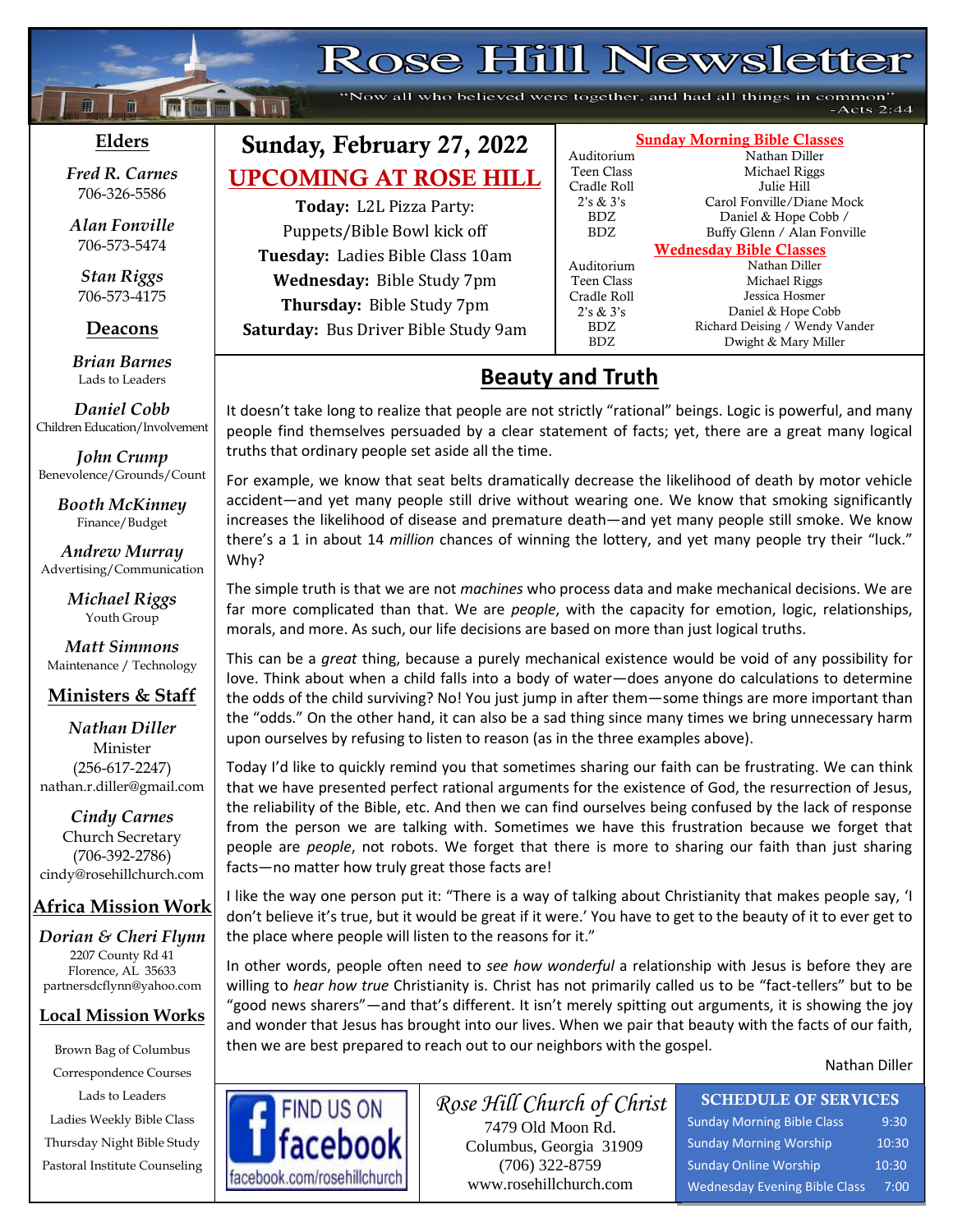### **PRAYER LIST – MEMBERS**

*\*Chad & Mary Jo Hargett* are recovering from surgery. *\*Pat Taylor* is home recovering from hip surgery. *\*Rick Cox* has started chemo.

*\*Donna Greene* is recovering from elbow surgery. *\*Becky Rodgers* is recovering from foot surgery.

#### **Ongoing Health Issues***:*

*Larry & Margaret Stewart Pat Johnson Ron & Judy Mixon Anne Jones Craft, Mae Debbie Robison Billy McQuilton Jason Valero Lonnie & Pat Taylor Dorothy Roach Victoria Garrett*

### **PRAYER LIST – SHUT-INS**

*Craft, Jerry Jones, Anne Riggs, Carol*

*Burns, Chuck Campbell, Patricia*

### **PRAYER LIST - FRIENDS & FAMILY**

*\*Syliva Montgomery* (Lori Shaw's mother) is recovering from surgery.

*\*Sanda Dobbins* (cousin of Dewayne Long) was attacked by 2 German Shepards dogs and has over 100 stitches and in a lot of pain.

*\*Carson* (1 month old grandson of Wendy & Tim Vander) had blood work done that showed abnormality and is having it redone. Pray for normal blood work.

*\*John Hiers, Sr.* (John Hiers dad) is in congestive heart failure.

*\*Brittany,* (Lacey Barnes sister-in-law) has a ruptured disc, bulging disk and sciatica and is in pain.

*\*Landon Mims* (student of Amanda Simmons) is recovering from open heart surgery.

*\*Jeanette Brooks* (Hope Cobb's grandmother) is in rehab.

*\*Ralph Bond* (Justin Bond's dad – Stan Riggs son-in-law) is recovering from having a kidney removed.

\**Lynn Baskin* (Mary Millers' cousin) is recovering from surgery for pancreatic cancer.

### **CANCER:**

*\*Michael Johnston* (Misty Johnston's dad) has stage 4 lung cancer.

# **WORDS FOR THE WEEK**

Worship – Praise - David



# **PRAYER LIST - ARMED FORCES**

*Army, Ft. Benning:* Gabe Johnson Walt Johnson Ryan Franks David Morgan Vincent Piombino *Other Duty Stations:* Justin Carnes - National Guard David Bryan – Italy David Corder - KY Cory Grizzard – TX Hunter Howell – Ft. Campbell, KY



\*Congratulations to *Austin & Tabitha Nickoloft!!!* They are expecting a baby boy in May*. James & Sandra Jackson* are the proud grandparents.

Congratulations to *David & Morgan Fletcher!!!!* They are expecting a baby in August.



Mark your calendars now for the 14<sup>th</sup> Annual Ladies Day at Rose Hill Church of Christ on Saturday, May 14th. *Amy Sparks* will be our speaker and she is a friend of Mary Miller's from North Carolina. If you would like to help, see *Cindy Carnes or Carol Fonville*.

### **LADIES**

There is another Facebook page for Rose Hill church of Christ – ladies. This will be for members only to get ladies the information needed for our events like Ladies Day, Ladies Retreat, showers, etc.

# **LADIES BIBLE CLASS**

Ladies Bible Class will meet on Tuesday at the church house at 10am.

### **THURSDAY NIGHT BIBLE STUDY**

Thursday Night Bible Study will meet at 7pm at the church house.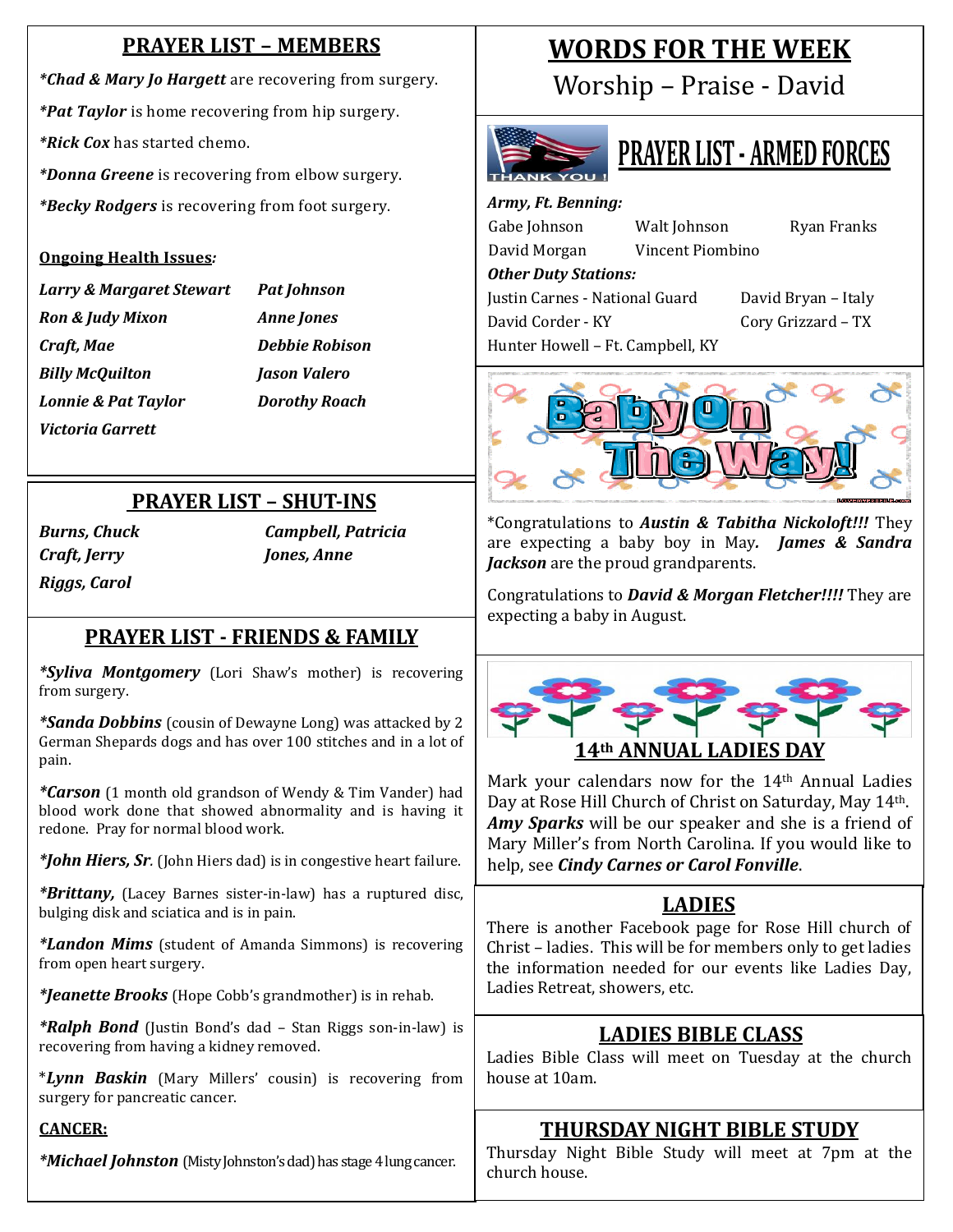

### **BROWN BAG OF COLUMBUS**

The Brown Bag item for this month is 500 **BOXES OF MACARONI AND CHEESE.** Deadline will be March 9th. You can also make a \$\$ donation and give to *Billy or Becky Rodgers*.



## **LADS TO LEADERS**

| February 27 | L2L Pizza Party and kick off for<br>Bible Bowl and Puppets. |
|-------------|-------------------------------------------------------------|
| March 13    | L2L Pizza Lunch.<br>Puppets and<br>Bible Bowl.              |
| March 18    | L2L Practice Lock In                                        |
| March 20    | Puppet Practice (Bring your own<br>$lunch$ ) 12:30 $pm$     |
| March 27    | L2L Potluck & Workshop                                      |
| April 3     | L2L Potluck & Workshop                                      |



| Ladies Bible Class 10am          | March 8  |
|----------------------------------|----------|
| Brown Bag Deadline               | March 9  |
| Thursday Bible Study 7pm         | March 10 |
| Time Change-Spring Forward       | March 13 |
| L2L Puppet/Bible Bowl            | March 13 |
| Ladies Bible Class 10am          | March 15 |
| St. Patrick's Day                | March 17 |
| Thursday Bible Study 7pm         | March 17 |
| L2L Lock In/Practice             | March 18 |
| Bus Driver Bible Study 9am       | March 19 |
| L <sub>2</sub> L Puppet Practice | March 20 |
| Ladies Bible Class 10am          | March 22 |
| Ladies Day Meeting 6pm           | March 23 |
| Thursday Bible Study 7pm         | March 24 |
| L2L Potluck & Workshop           | March 27 |
| Ladies Bible Class 10am          | March 29 |
|                                  |          |



### **Staying in Touch with YOUth**

### **Find Something Good**

Find something good about each you live, Refuse to be negative or to offer complaint. Open your eyes and open your heart, Have an attitude that befits a saint! The one who claims fellowship with heaven Fully believes each cloud has a silver lining, So, he becomes more productive with his time And doesn't waste it by complaining and whining! Saints are fully aware that life's not fair, But they don't lament if they come up short. For they have faith in the Father to bring balance to life And they are comforted by His constant support! A child of God never loses confidence, Though he may be severely tested and tried. He knows he'll always persevere For he trusts his Savior and guide! People around you may act ugly and mean And they may test your patience and even your love; But you refuse to let their hate fill your heart And your instead look for the blessings that flow from above. So yes, God's children can see the good in each day Because the Almighty has sharpened their sight-To see that even in the midst of trial That the Lord will provide what is good and right!

Richard Deising



Lesson 6

Joseph

### **Memory Verse:**

L

"Be kind to one another, tenderhearted, forgiving one another, as God in Christ forgave you." Ephesians 4:32 In this lesson, your child will be taught about the importance of praying and seeking to do God's will through learning about Joseph, the dreams he interpreted, and the relationship with his brothers. Please discuss these stories with your child so that they will continue to learn and study God's word throughout the week.